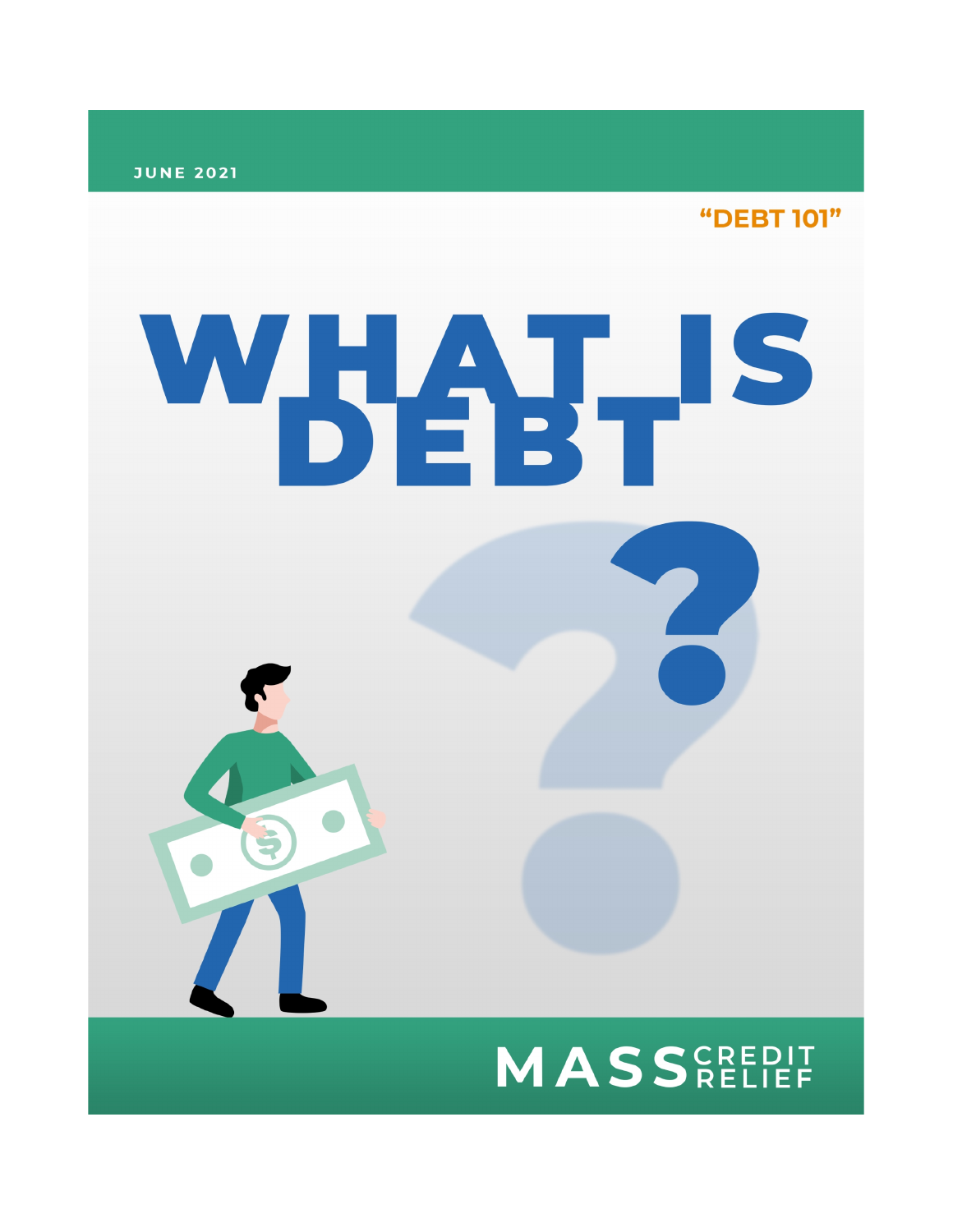

## **Debt 101**



Debt is the total amount of money you owe. Debt includes credit card balances, mortgage loans, car loans, medical bills, utilities and student loans. Incurring debt results from either borrowing from someone else or owing money in the form of a judgment or lien. Debt is almost a necessity of life. Some people strive to live debt-free, but for most people, there are times throughout life when you have to borrow in order to make a purchase. As a Smart Credit customer, you'll be able to see your progress on your debt, and know how close you are to repaying the total amount. You'll also be able to track your credit in relation to your outstanding debt - you'll be able to see how it affects the terms and interest rates you can get, and how your debt history can positively or negatively impact your overall credit picture.

Debt isn't necessarily a bad thing. In fact, most of us will go into debt for major purchases, such as a mortgage, a car, or to fund an education. Most consumers simply cannot pay cash for those things. Debt can, however, be problematic especially if you're using debt to finance a lifestyle you can't afford. And, going into debt for basic living expenses, such as food and utilities, is not a good practice and is indicative of poor budgetary controls. Charging discretionary items such as electronics, video games, and computers can add up debt quickly, if you can't pay them in full each month. This has been the American way in the past and we are learning to be more cautious. It is important to spend within your means.

## **Credit Card Debt**

Unfortunately it's very easy to get into credit card debt, especially if you don't monitor your spending. Some consumers use credit cards for convenience, so they don't have to carry cash. Other use credit card debt for instant gratification, with little thought given to how they're going to pay it off when the bill comes. If the credit card bill arrives and you can't pay it in full, the remaining balance rolls over to the next month, plus interest. This debt continues to grow, because the unpaid amount is carried over and interest